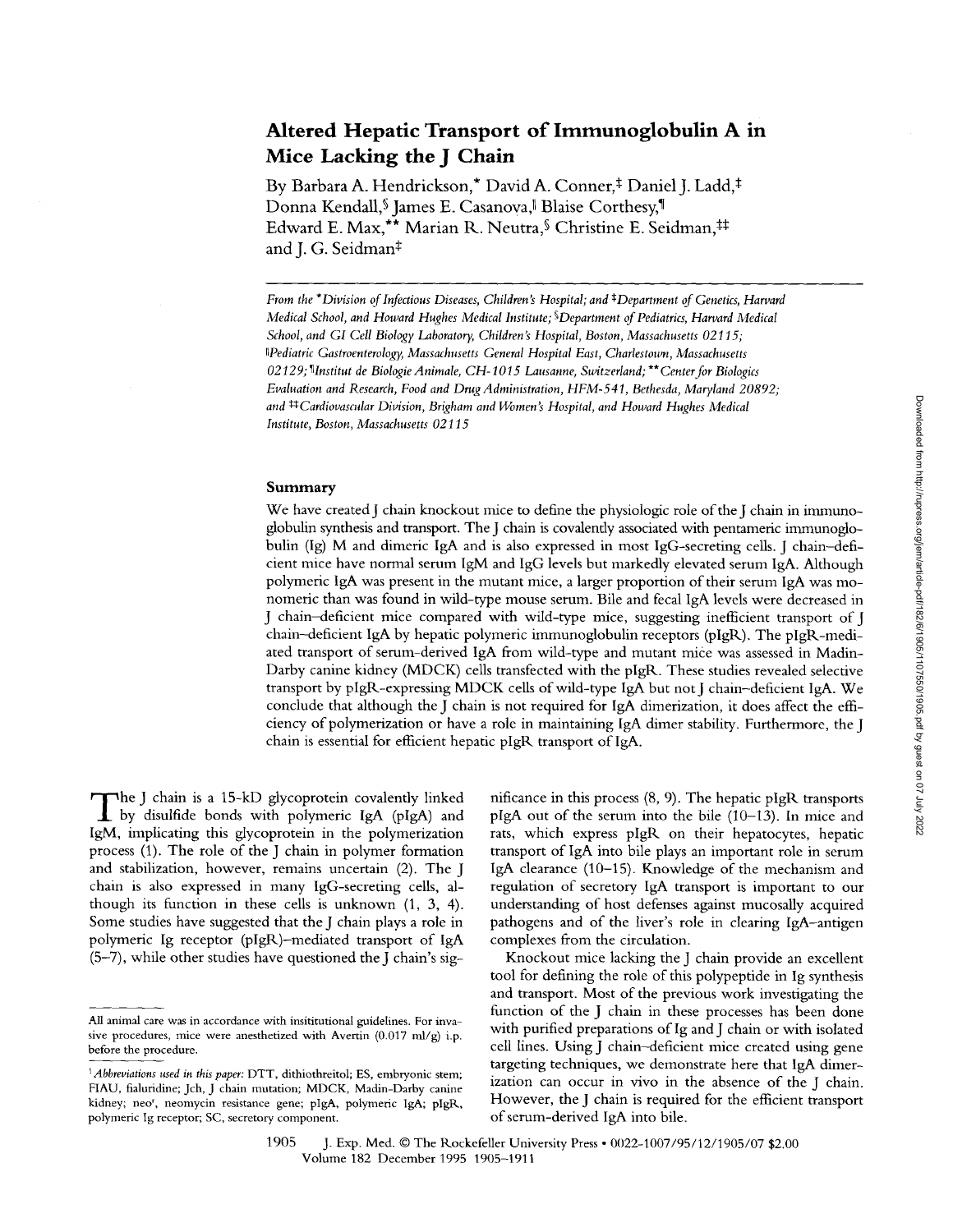#### Materials and Methods

Preparation of Targeting Construct. The J chain gene isolated from <sup>a</sup> WEHI231 .R lymphoma library in Charon 4A was kindly provided by Dr, M. Koshland (Department of Molecular and Cell Biology, University of California, Berkeley, CA). The neornycin resistance gene (neo') under the control of the phosphoglycerate kinase promoter was cloned into an Ava I site of a PstI-Ncol 9.3-kb genomic fragment containing the entire murine J chain gene subdoned in Bluescript SK <sup>11</sup>' (Stratagene Inc., La Jolla, CA). The phosphoglycerate kinase-Herpes simplex thymidine kinase gene was cloned into a Sall site in the polylinker.

ES Cell Transfection and Culture. The male embryonic stem (ES) cell line Cl, (derived from mouse strain 129/SvJ by D. A. Connor), was cultured on irradiated mouse embryonic fibroblasts in supplemented DME with <sup>500</sup> U/ml LIF (Gibco Laboratories, Grand Island, NY). Construct DNA (16  $\mu$ g) was transfected by electroporation (125 µF, 450 V; Gene Pulser; Bio-Rad Laboratories, Hercules, CA) into  $2 \times 10^7$  C1 ES cells. Cells surviving G418 (230 wg/ml, Gibco Laboratories) and fialuridine (FIAU)  $(0.2 \mu M;$  Bristol Meyers Squib, Wallingford, CT), added 1 and 2 d after electroporation, respectively, were screened by Southern blot analysis as described previously (16) with a BamHI-Sstl fragment shown in Fig. <sup>1</sup> A.

Northern Blot Analyses. RNA harvested from splenocytes stimulated with LPS (50  $\mu$ g/ml; L-7261 Sigma Chemical Co., St. Louis, MO) and IL-5 (25 U/ml; Genzyme Corp., Cambridge, MA) was fractionated on <sup>a</sup> formaldehyde-agarose (1%) gel, transferred to GeneScreen (NEN Research Products, Boston, MA), hybridized with <sup>32</sup>P-labeled 1.1-kb BamHI-EcoRI J chain cDNA (a kind gift of Dr. M. Koshland) and murine actin probes, and washed as described previously  $(16)$ .

Rabbit Anti-Human J Chain Antiserum. Recombinant J chain was synthesized and purified in Escherichia coli strain M15 (Qiagen, Chatsworth, CA) carrying an expression plasmid expressing the human <sup>J</sup> chain cDNA. Total RNA was prepared from human Dakiki cells (TIB 206; American Type Culture Collection, Rockville, MD) as described (17). Human J chain cDNA encoding the mature protein (i.e., exons 2–4, omitting the signal peptide) was obtained by reverse transcription-PCR using primer 5'- GCC AAG CTT TTA GTC AGG ATA GC-3' for reverse transcription and subsequent PCR amplification, together with primer 5'-GGA GAT CTG AAG ATG AAA GG-3'. Primers were designed based on the published genomic sequence (18) . Underlined sequences represent additional nucleotides corresponding to restriction sites HindIII and Bg1II that were used for subsequent cloning into the pQE9 (Qiagen) bacterial expression vector. Plasmid bearing E. coli were induced with 0.5 mM isopropyl- $\beta$ -D-thiogalactopyranoside (IPTG; Sigma Chemical Co.). <sup>3</sup> h after induction, the protein was recovered from inclusion bodies, solubilized in <sup>7</sup> M urea, and purified by affinity chromatography on Ni2+-chelate agarose beads. A 3-mo-old female New Zealand rabbit was primed with  $200 \mu g$  of recombinant J chain in urea by subcutaneous injection and subsequently boosted monthly with the same amount of J chain.

Immunoglobulin ELISAs. IgA and IgG ELISAs were performed as described previously (19) . For the IgM ELISAs, diluted samples were added to immunoplates (MaxiSorp; Nunc, Roskilde, Denmark) coated with 5  $\mu$ g/ml goat anti-mouse IgM (Cappel Research Products, Durham, NC) in bicarbonate buffer and blocked with 3% BSA. IgM was detected with rabbit anti-mouse IgM alkaline phosphatase conjugate (Zymed Laboratories, Inc., South San Francisco, CA)/1 mg/ml p-nitropheryl phosphate (Sigma

Chemical Co.) . Absorbance readings were compared with standard curves generated with IgM (PharMingen, San Diego, CA).

Protein Electrophoresis and Immunostaining for IgA. For native gels, samples were diluted in Tris/HCl buffer (pH 8.9) and electrophoresed on 10% polyacrylamide gels (CleanGel; Pharmacia Biotech, Piscataway, NJ). For denaturing gels, samples were diluted in SDS sample buffer without reducing agent, heated to 100°C for <sup>1</sup> min to avoid breakdown of polymers, and electrophoresed on <sup>7</sup> .5% polyacrylamide gels (ExcelGel; Pharmacia Biotech). Proteins were transferred to nitrocellulose (Hybond ECL; Amersham Corp., Arlington Heights, IL), immunostained with rabbit anti-mouse  $\alpha$  chain (Zymed Laboratories, Inc.) and detected with the ECL chemiluminescent system with horseradish peroxidase-conjugated secondary antiserum (Amersham Corp.) .

Secretory IgA Collections. Freshly voided fecal samples were vacuum dried and extracted in PBS with 5% nonfat dry milk and protease inhibitors. Bile was aspirated from dilated gall bladders 24 h after bile duct ligation.

In Vitro pIgR-transfected Madin-Darby Canine Kidney Cell Experiments. Wild-type Madin-Darby canine kidney (MDCK) strain Il cells or MDCK Strain II cells expressing the rabbit pIgR (20) were maintained in DME containing 10% fetal bovine serum and antibiotics . For transcytosis assays, cells were plated at confluent density onto 12-mm filter chambers  $(0.4 - \mu m)$  pore Transwells; Costar Corp., Cambridge, MA) and cultured for 4 d before use. Filters were then washed twice in serum-free DME and placed into 12-well plates containing 500  $\mu$ l/well DME supplemented with serum (10%) from either wild-type or J chain-deficient mice . An equal volume of serum-free medium was added to the upper buffer chamber. The cultures were then incubated for 72 h at  $37^{\circ}$ C in 5% CO<sub>2</sub>, after which samples of both apical and basolateral medium were removed from the filter chambers and stored at  $-20^{\circ}$ C until IgA and IgG levels were measured by ELISA.

## Results

The J Chain Gene Was Inactivated by Homologous Recombination in  $ES$  Cells. To inactivate the  $\overline{I}$  chain gene in ES cells, a targeting vector was constructed using <sup>a</sup> 9.3-kb fragment encoding the entire murine J chain gene (Fig. 1) A). The gene was interrupted in exon 2, the first coding exon of the mature protein, by the neo<sup>r</sup>. In addition, the Herpes simplex thymidine kinase gene was placed outside the region of homology to allow negative selection against random integration events. The linearized targeting construct was then introduced by electroporation into C1 cells, <sup>a</sup> 129/SvJ ES cell line (D. A. Connor, unpublished data) . ES cells surviving G418, <sup>a</sup> neomycin analogue, and FIAU selection were screened for insertions in the J chain gene by Southern blot analysis using an external 5' J chain genomic probe. ES cells containing the mutated J chain gene exhibited a novel 4.8-kb BamHI fragment due to the introduced neo<sup>r</sup> sequences. Three independent targeted clones were identified among 51 neo' FIAU' clones analyzed. Cells from these three clones were then injected into C57B1/6 blastocysts. One of these injected clones yielded four germline chimeric males. Heterozygous offspring of founder males were bred to produce mice homozygous for the J chain mutation (Jch<sup>-/-</sup>). Mice heterozygous (Jch<sup>+/-</sup>) and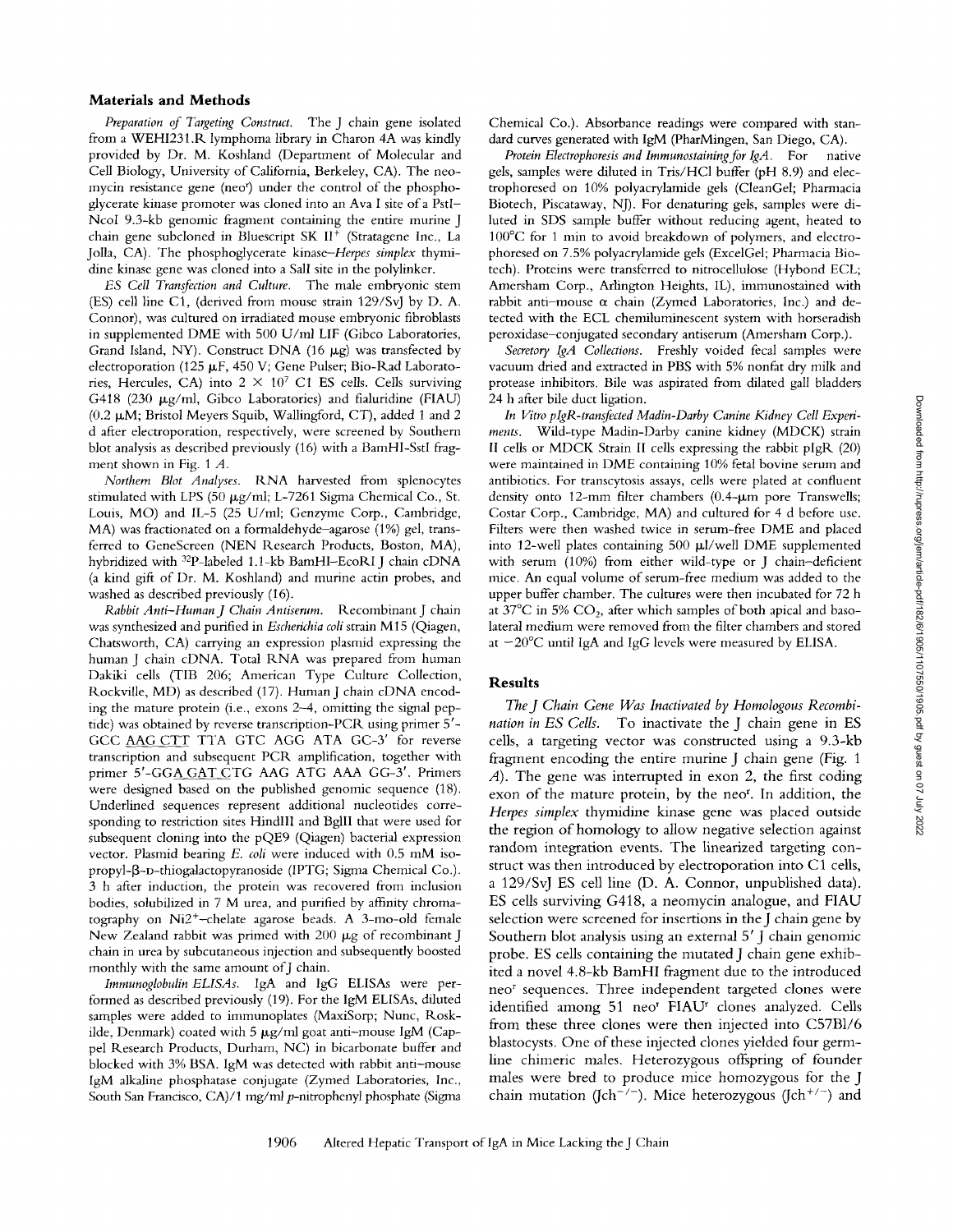homozygous for the J chain mutation were characterized by Southern blot analyses of tail DNA (Fig. 1 B).

To confirm that  $\int_{0}^{\frac{1}{-}}$  mice lacked the ability to express the J chain, Northern blot analyses of RNA from  $Jch^{-/-}$ and wild-type (Jch<sup>+/+</sup>) spleen cells were performed. Jch<sup>+/+</sup> mouse-derived splenocytes had easily detectable <sup>1</sup> .3-kb J chain mRNA, whereas no <sup>J</sup> chain message was noted in splenocytes from the Jch<sup>-/-</sup> mice despite overloading the lane as judged by ethidium bromide staining and actin probe hybridization (Fig. 1 C). The inability of  $Jch^{-/-}$ mice to produce J chain protein was documented by Western blot analysis using an anti-human J chain Ab that crossreacts with mouse J chain. J chain protein was easily visualized in IgA hybridoma P1 E10 supernatant and in the serum of Jch<sup>+/+</sup> mice. However, no J chain protein was detectable in the serum of  $\int ch^{-/-}$  mice (Fig. 1 D).

J Chain-deficient Mice Have Elevated Serum IgA Levels .  $Jch^{-/-}$  mice, maintained in a virus-free animal facility, have been observed through <sup>12</sup> mo of age and appear healthy and grossly normal compared with their wild-type littermates. FACS<sup>®</sup> analysis of splenocytes from Jch<sup>-/-</sup> mice using mAbs to  $\mu$  chain, B220, CD3, CD4, CD8, and syndecan-1 (21), a murine plasma cell marker, revealed staining patterns indistinguishable from  $Jch^{+/+}$  littermates (data not shown).

Serum immunoglobulin levels were examined by ELISA in 6-10-wk-old Jch<sup>+/+</sup> and Jch<sup>-/-</sup> mice. Measurement of serum IgM and IgG levels in 14 mice (7 Jch<sup>+/+</sup> and 7 Jch<sup>-/-</sup>) revealed no significant differences between  $Jch^{+/+}$  and Jch<sup>-/-</sup> animals (Table 1). In contrast, serum IgA levels in Ich<sup>-/-</sup> mice were  $>$ 30 times greater than in Jch<sup>+/+</sup> mice (Table 1) .



1907 Hendrickson et al.

**Table 1.** Serum Ig Levels in Jch<sup>+/+</sup> and Jch<sup>-/-</sup> Mice

| <sub>1g</sub>  | $\mathsf{Ich}^{+/+}$ | $\mathsf{Ich}^{-/-}$ | Significance |
|----------------|----------------------|----------------------|--------------|
| IgM            | $174 \pm 56$         | $148 \pm 47$         | NS.          |
| <sub>IgG</sub> | $1,132 \pm 565$      | $1,021 \pm 338$      | NS.          |
| IgA            | $90 \pm 53$          | $2,929 \pm 2,027$    | $p = 0.003$  |

Values listed are the mean  $\pm$  SD ( $n = 7$ ) reported in micrograms per milliliter .

The IgA Dimer: Monomer Ratio Is Altered in Jch<sup>-1-</sup> Serum. To distinguish between monomeric and dimeric IgA, sera from  $\lceil \text{ch}^{+}\rceil$  and  $\lceil \text{ch}^{-}\rceil$  mice were fractionated by PAGE. Serum samples were electrophoresed under both nondenaturing and denaturing conditions. IgA was detected by Western blotting with an anti-mouse  $\alpha$ -chain Ab (Fig. 2). As predicted by the ELISA, dramatically more IgA was found in  $\lceil \frac{ch^{-1}}{2} \rceil$  serum than  $\lceil \frac{ch^{+1}}{2} \rceil$  serum. Monomeric, dimeric, and higher polymeric forms of IgA present in Jch<sup>+/+</sup> serum were also detected in Jch<sup>-/-</sup> serum (Fig. 2) A). Heating to  $100^{\circ}$ C for 4 min in the presence of dithiothreitol (DTT) reduced the dimeric forms to their component heavy chains (data not shown). Whereas the dimer/ monomer ratio was, as previously reported (14),  $\sim$ 1:1 in wild-type mice,  $\int$ ch<sup>- $/$ -</sup> mice had at least 10 times more monomer than dimer by quantitative densitometry (Fig. 2 A and data not shown). Nonetheless, because of the elevated levels of serum IgA in the Jch<sup> $-/-$ </sup> mice, the absolute amounts of dimer present in  $Jch^{-/-}$  serum appeared comparable to if not somewhat greater than that in  $Jch^{+/+}$ 

Figure 1. Disruption of the J chain gene by homologous recombination. (A) J chain gene targeting construct. A, Ava I;  $\overline{B}t$ , BstE2; E, EcoRI; N, NcoI; P, PstI. (B) Southern blot analysis of BamHI-digested tail DNA from offspring of a mating of two heterozygotes derived from a germline transmitting male chimera. Using the probe shown in  $A$ , mice with both J chain alleles disrupted exhibited only <sup>a</sup> 4.8-kb band, whereas wild-type animals exhibited <sup>a</sup> 3.0-kb band. Representative Jch<sup>+/+</sup>, Jch<sup>+/-</sup>, and Jch<sup>-/-</sup> mice are shown. (C) Northern blot analysis using <sup>J</sup> chain cDNA and murine actin probes of splenocyte RNA from Jch+/+ and Jch<sup>-/-</sup> mice. (D) Western blot analysis of Jch<sup>+/+</sup> and Jch<sup>-/-</sup> serum and supernatant from an IgA hybridoma cell line Pl E10, used as a control. Serum samples were diluted <sup>1</sup> :100 in sample buffer containing DTT, fractionated by SDS-PAGE on <sup>a</sup> 15% gel and immunoblotted with anti-human J chain Ab. The blot on the right shows the same two  $Jch^{+/+}$  and  $Jch^{-/-}$  lanes probed with an anti- $\alpha$  chain Ab.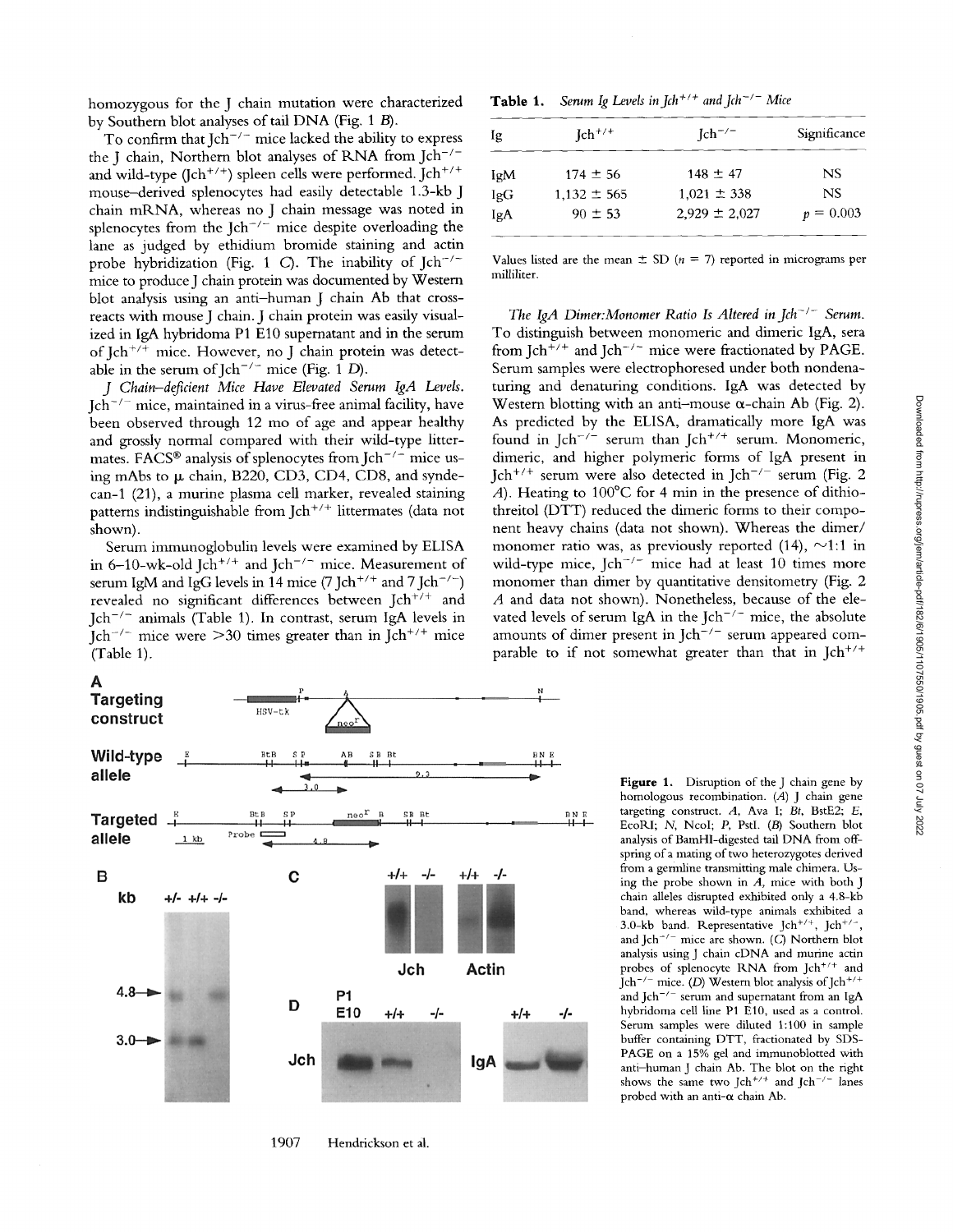

 $Jch^{+/+}$  and  $Jch^{-/-}$  mice immunostained with anti-mouse  $\alpha$ -chain Ab. (A) Serum diluted 1:100 electrophoresed under nondenaturing, nonreducing conditions. Monomeric, dimeric, and higher polymer bands are seen. IgA hybridoma P1 E10 supernatant, which consists primarily of dimers and higher polymers, is included as <sup>a</sup> control. 20- and 1-min exposures of the Jch<sup> $-$ </sup> and Jch<sup>+/+</sup> lanes are shown. Monomer  $(M)$  and dimer  $(D)$  bands are indicated.  $(B)$  Representative serum diluted 1:100 and bile diluted 1:2 electrophoresed under nonreducing conditions in the presence of SDS. Molecular mass markers in kilodaltons are shown at left.

mouse serum. We suggest that although IgA is able to dimerize in the absence of J chain, either dimerization is less efficient or J chain-deficient dimers are less stable than normal dimeric IgA.

J Chain-deficient IgA Is Not Transported Efficiently into Bile . To examine the ability of  $J\chi$ ch<sup>-/-</sup> mice to secrete IgA into bile, we measured IgA levels in bile aspirated from dilated gall bladders 24 h after bile duct ligation. In addition, we measured fecal IgA levels, which are derived, at least in part, from bile. IgA levels in bile were 3.5 times lower in the Jch<sup>-/-</sup> mice than Jch<sup>+/+</sup> mice (Table 2). In addition, fecal IgA levels were profoundly decreased in  $Jch^{-/-}$  mice (Table 2). Thus, these findings—elevated serum IgA with a corresponding decrease in bile and fecal IgA-suggested that  $Jch^{-/-}$  mice have a defect in the hepatic transport of bloodstream-derived IgA into bile.

 $Jch^{-/-}$  Bile Contains Nondimeric Forms of IgA Not Seen in  $Ich^{+/+}$  Bile. Samples of serum and bile from  $Ich^{-/-}$  and  $Jch^{+/+}$  mice were then electrophoresed on nonreducing, SDS-containing gels and the transferred proteins were detected with an anti-mouse  $\alpha$ -chain Ab. Although nearly all of the IgA present in  $Jch^{+/+}$  bile was dimeric, studies of

**Table 2.** IgA Levels Found at Different Sites in  $Jch^{+/+}$  and  $Jch^{-/-}$  Mice

| Site  | $I$ ch <sup>+/+</sup> | $\lceil \text{ch}^{-/-} \rceil$ | Significance |
|-------|-----------------------|---------------------------------|--------------|
| Serum | $137 \pm 49$          | $4,852 \pm 1,580$               | p < 0.01     |
| Feces | $564 \pm 286$         | $11 \pm 9$                      | p < 0.05     |
| Bile  | $212 \pm 130$         | $62 \pm 5$                      | p < 0.05     |

IgA levels are reported in micrograms per milliliter except those of fecal samples, which are micrograms per gram. Values listed are the mean  $\pm$ SD ( $n = 3$ ), except for the bile of Jch<sup>-/-</sup> mice ( $n = 4$ ).

Jch<sup>-/-</sup> bile-derived IgA revealed very small amounts of dimer and prominent lower molecular weight bands (Fig. 2  $B$ ). The composition of these IgA-immunoreactive lower molecular weight bands is not yet defined.

Jch<sup>-/-</sup> Serum-derived IgA Is Not Selectively Transported by  $pIgR$  in an In Vitro System. The hepatic  $pIgR$  transports serum-derived pIgA into bile  $(10-13)$ , pIgA binds to the pIgR and is transported as <sup>a</sup> complex to the bile-canalicular surface, where the receptor is proteolytically cleaved, with a portion known as secretory component (SC) remaining associated with the pIg in bile. We hypothesized that the inefficient hepatic transport of IgA in Jch<sup>-/-</sup> mice was due to an inability of these receptors to transport J chain-deficient IgA. To examine the capability of the pIgR to transport J chain-deficient IgA, we used MDCK cells stably transfected with the pIgR cDNA to study transport of Jch<sup>+/+</sup> mouse-derived IgA versus Jch<sup>-/-</sup> mouse-derived IgA. Equivalent volumes of  $\int$ ch<sup>+/+</sup> or  $\int$ ch<sup>-/-</sup> serum were added to the basolateral surfaces of polarized monolayers of MDCK cells (wild-type or pIgR-expressing) grown on membranes in two-chambered vessels . After 72 h, supernatants from the apical chambers, which contained IgA transported across the MDCK monolayers, and supernatants from the basal chambers were collected. Supernatant levels of IgG, which is not transported by the pIgR, and IgA were then measured by ELISA (Fig. 3 A). As expected,  $Jch^{+/+}$  mouse-derived IgA was selectively transported by the pIgR-expressing (pIgR<sup>+</sup>) cells, with apical chamber IgA levels 22-fold higher than the apical chamber IgA levels of MDCK cells not expressing pIgR (pIgR<sup>-</sup>). In contrast, similar amounts of  $Jch^{-/-}$  mouse-derived IgA were noted in the apical chambers of  $pIgR^-$  and  $pIgR^+$  MDCK cells. In addition, the fraction of  $\int_{c}^{c}$  mouse-derived IgA transported by the  $pIgR<sup>+</sup>$  cells was similar to that of IgG transported by both  $pIgR^+$  and  $pIgR^-$  cells (Fig. 3 B). Addition of Jch<sup>-/-</sup> serum to basal chambers containing Jch<sup>+/+</sup> serum did not appear to inhibit transport of Jch<sup>+/+</sup>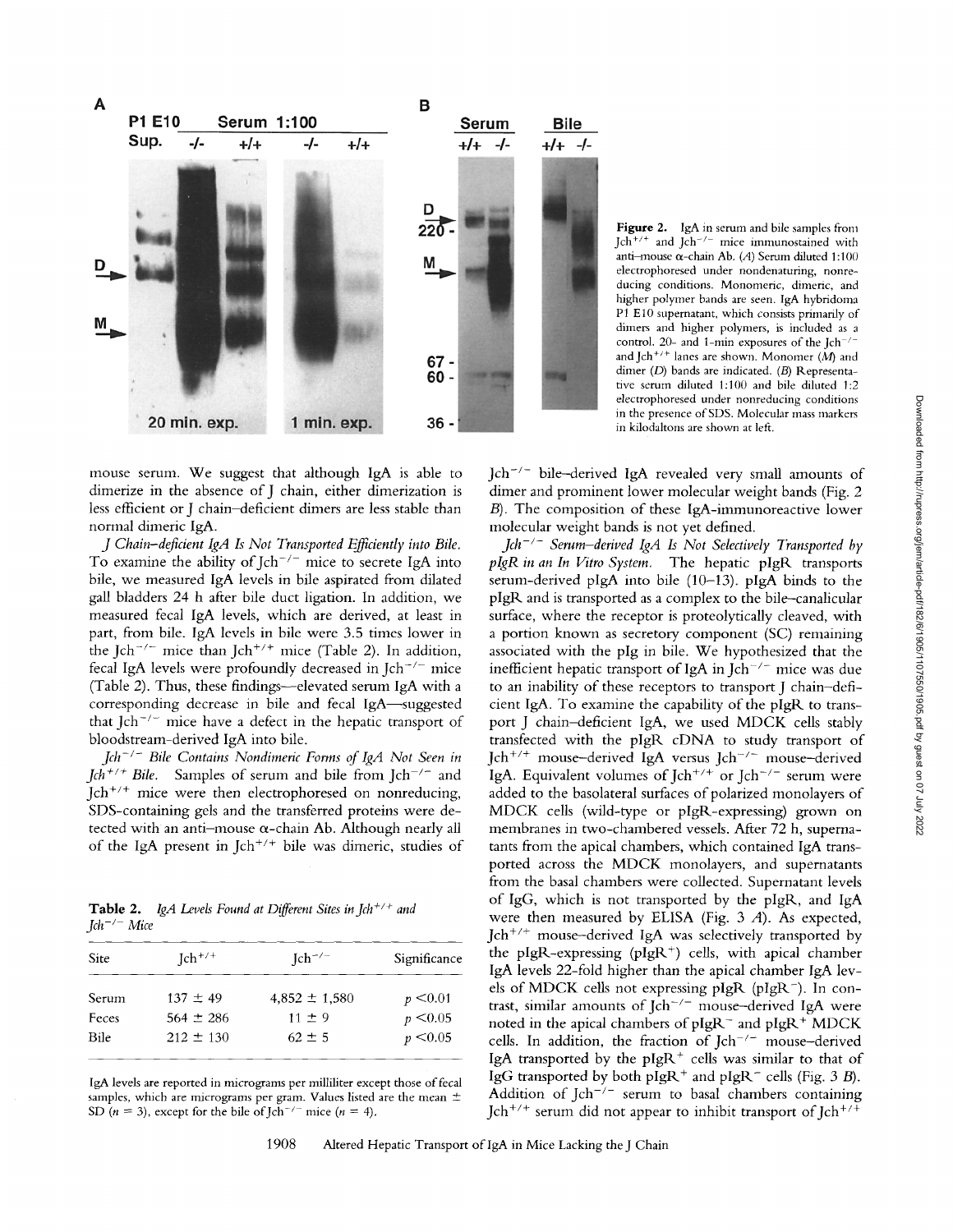

Figure 3. Ratio of apical to basal chamber levels of IgA  $(A)$  and IgG (B) collected 72 h after addition of Jch<sup>+/+</sup> or Jch<sup>-/-</sup> serum to either nonexpressing (pIgR<sup>-</sup>) or expressing (pIgR<sup>+</sup>) MDCK cells. Values graphed are the mean  $\pm$  SD (n = 3) from a representative experiment. SD for all but the IgA ratios for  $Jch^{+/+}$  serum added to pIgR<sup>+</sup> cells are too small to show on graph.

mouse-derived IgA by the pIgR+ MDCK cells (data not shown).

The pIgR binds dimeric IgA but not monomeric IgA (2, 7). Consequently, we examined the structure of the  $Jch^{+/+}$ mouse-derived IgA and Jch<sup>- $/-$ </sup> mouse-derived IgA transported by the pIgR+ MDCK cells by fractionating apical chamber samples on nonreducing, SDS-containing gels and immunostaining with an anti-IgA Ab. Although nearly all of the  $\lceil \text{ch}^{+/+} \rceil$  mouse-derived IgA transported by pIgR<sup>+</sup> cells was dimeric,  $Jch^{-/-}$  mouse-derived IgA in the apical chambers of  $pIgR<sup>+</sup>$  cells consisted primarily of nonpolymeric forms (Fig. 4). pIgA was still detectable at 72 h in basal chambers to which Jch<sup>-/-</sup> serum had been added (data not shown). The data above strongly suggested that the Jch<sup> $-/-$ </sup> mouse-derived IgA was transported in these experiments by a nonreceptor-mediated transport mechanism, such as fluid phase transcytosis .

# Discussion

We conclude that the J chain is not required for the secretion of IgM or dimeric IgA by B lymphocytes in vivo. However, our data indicate that although IgA dimers are produced in the absence of the <sup>J</sup> chain, either dimerization is less efficient or the J chain-deficient dimers are less stable than normal pIgA. We also conclude that the hepatic pIgR clearance of bloodstream IgA is impaired in  $Jch^{-/-}$  mice.



Figure 4. Structure of apical chamber Jch<sup>+/+</sup> and Jch<sup>-/-</sup> mousederived IgA transported by pIgR+ MDCK cells . IgA hybridoma P1 E10 supernatant is included as a control. Representative samples of apical chamber media concentrated with microconcentrators (Microcon-30; Amicon Inc., Beverly, MA) were fractionated under nonreducing conditions in the presence of SDS and immunostained with an anti- $\alpha$ chain Ab. As noted with other IgA dimer-rabbit SC interactions (32), Jch<sup>+/+</sup> mouse-derived IgA dimers appear to associate with rabbit SC by predominantly noncovalent interactions, which disassociate in SDS. Monomer  $(M)$  and dimer  $(D)$  bands are indicated. Molecular mass markers in kilodaltons are shown at left.

The <sup>J</sup> chain is expressed in nearly all pIgA-producing cells in secretory glands and tissues, implying a physiologic importance in these cells (1, 2, 7) . However, the J chain's role in IgA polymerization has remained ill defined. Previous work indicated that polymerization of IgA from its reduced subunits required the presence of the J chain (22, 23). In addition, Ma et al. (24) recently described transgenic plants expressing <sup>a</sup> hybrid immunoglobulin A-G heavy chain that appeared to require the J chain for dimerization. By contrast, human IgA myeloma proteins that lack the J chain or contain less than one J chain per polymer have been reported (5, 6, 8) . Western blot analysis of serum from  $Jch^{-/-}$  mice revealed high molecular weight IgA-immunoreactive bands migrating similar to IgA dimers in  $\lceil \text{ch}^{+/+} \rceil$  serum. Similar to wild-type IgA dimers, these high molecular weight forms reduced in the presence of DTT to their component heavy chains . However, whether these J chain-deficient dimers are correctly assembled, including in regard to their disulfide bonds, is not yet defined.

Our data suggest that the J chain is not necessary for dimer formation but is required for the normal IgA dimer/ monomer ratio found in mouse serum. One possibility is that the addition of the <sup>J</sup> chain to dimeric IgA contributes significantly to the stability of the intermolecular disulfide bonds or important noncovalent interactions . The <sup>J</sup> chain's contribution to the stability of the dimeric structure may influence the efficiency of the polymerization process or promote dimer stability after secretion from the B cell. The J chain may also influence the stability of IgA in secretions . Bile samples from  $Jch^{-/-}$  mice have lower molecular weight IgA-immunoreactive bands not seen in  $\mathrm{Ich}^{+/+}$  bile samples. The composition of these IgA-immunoreactive lower molecular weight bands remains to be determined. These bands may represent serum-derived dimer break-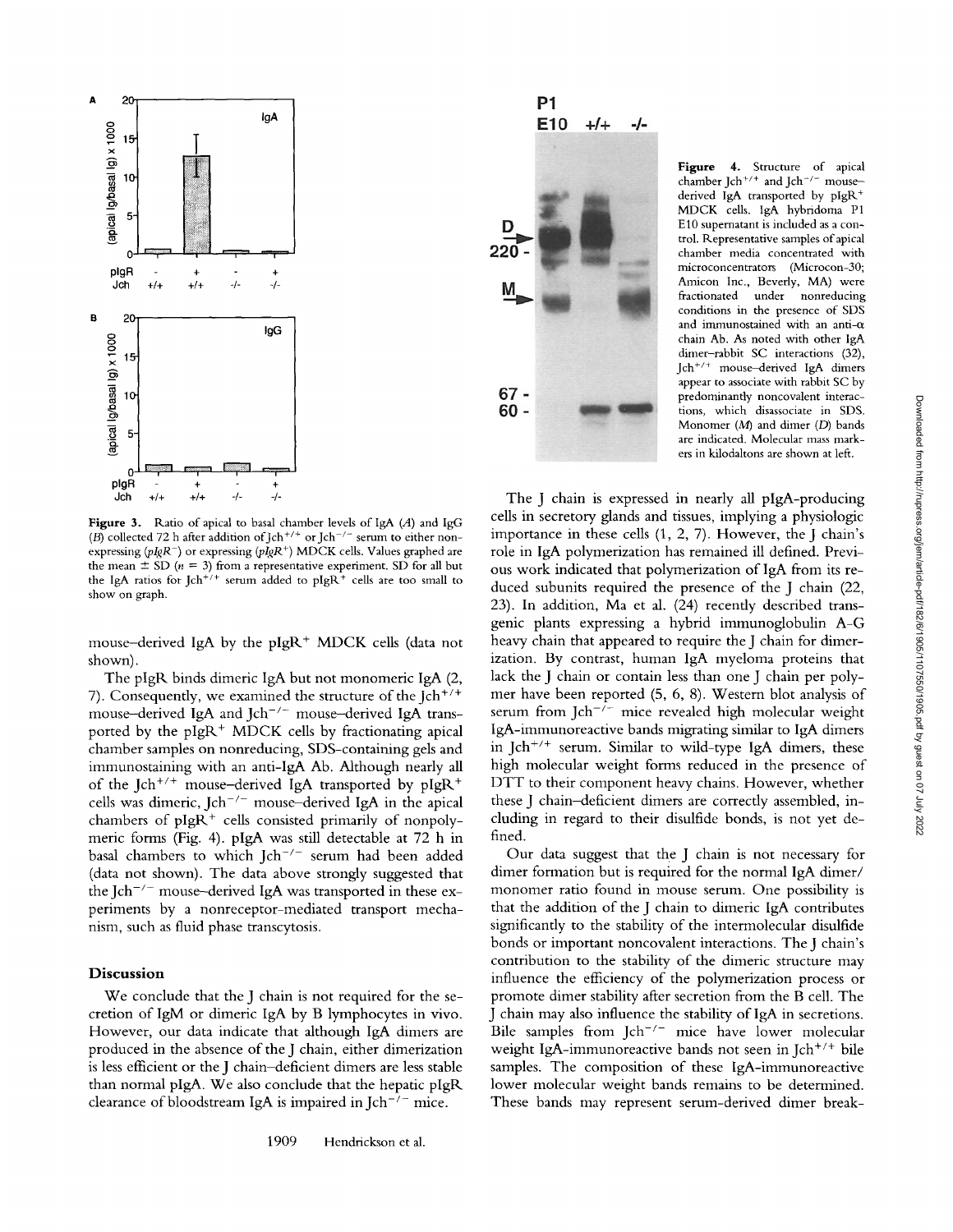down products or possibly monomeric IgA bound to other bile proteins. Depolymerization of pIgA after transport into bile also may account for some of the lower molecular weight forms, including monomer, seen in the bile in  $Jch^{-/-}$ mice. Also monomeric IgA is believed to be more susceptible than SC-associated dimeric IgA to degradation in the intestinal tract (25) . The <sup>J</sup> chain-deficient dimer may also be more susceptible to degradation in the intestinal tract, contributing to the very low fecal IgA levels found in  $\text{Jch}^{-1}$ mice.

Previous studies have demonstrated the importance of hepatic clearance of IgA in maintaining serum IgA homeostasis in rodents  $(10-15)$ . For example, ligation of the bile duct in mice and rats is known to cause elevations in serum IgA (10, 14). Hepatic transport of IgA into bile may be an important mechanism for delivering IgA into the intestinal tract in rodents (15) . This pathway is less relevant in humans, where the vast majority of intestinal IgA is produced in the submucosa and directly transported across the overlying intestinal epithelium. Transport of IgA into bile occurs in humans to <sup>a</sup> much lesser degree owing to restriction of pIgR expression to biliary duct epithelial cells (15). Although the elevated serum IgA levels found in  $Jch^{-/-}$  mice could theoretically result from increased IgA production, we hypothesized that inefficient hepatic transport of <sup>J</sup> chain-deficient IgA accounted for this finding. The depleted bile and fecal IgA levels in  $Jch^{-/-}$  mice compared with  $J\ch{+/-}$  mice are consistent with this hypothesis.

The major receptor responsible for IgA transport into bile and mucosal secretions is the pIgR (2, 7, 10-13). The J chain's role in the binding of pIgR to the pIgR is unclear (2, 26) . Brandtzaeg and Prydz (5, 6) reported that the ability of pIgA to bind to  $pIgR$ <sup>+</sup> epithelial cells, and SC was related to J chain content. However, Tomasi and Czerwinski (8) described pIgR myeloma proteins that appeared to lack the J chain but formed complexes with SC in vitro. Several studies have indicated that the J chain does not bind directly to SC (2). Studies of cleaved human secretory IgA indicated that <sup>J</sup> chain and SC are bound to different fragments of the  $\alpha$  heavy chain and are not disulfide linked (27) . Other studies have shown that SC forms disulfide bridges only with IgA and not with the J chain (28) . Our studies revealed that MDCK cells transfected with pIgR were able to selectively transport  $Jch^{+/+}$  mouse-derived IgA but not  $Jch^{-/-}$  mouse-derived IgA. These data are consistent with the model that the J chain is necessary for the binding of pIgR to pIgR. One possibility is that the

presence of the J chain in dimeric IgA influences the conformation of the  $\alpha$  heavy chain domains and allows binding to pIgR and SC. Alternatively, <sup>J</sup> chain-deficient dimers are able to bind to pIgRs, but lack of the J chain leads to impairment in other aspects of the IgA transcytosis pathway. The observation that  $Jch^{-/-}$  mouse-derived IgA does not appear to interfere with  $J\chi$ ch<sup>+/+</sup> mouse-derived IgA transport by  $pIgR$ <sup>+</sup> MDCK cells (data not shown) argues, however, against this possibility. Of interest, unlike bile and fecal IgA levels, IgA levels are not depressed in other secretions in Jch<sup>-1-</sup> mice (Hendrickson, B. A., unpublished results). The role of pIgR in J chain-deficient IgA transport into these secretions is under investigation .

The pIgR transports dimeric IgA but not monomeric IgA (2, 7). Although  $\lceil \text{ch}^{-/-} \rceil$  mice have lower serum IgA dimer/monomer ratios than Jch+/' mice, comparable amounts of serum dimer are present and presumably available for transport in  $Jch^{-/-}$  mice. Hence, deficiency of serum IgA dimer is an unlikely explanation for the low bile IgA levels in Jch<sup> $-/-$ </sup> mice. Instead, an inability of hepatic pIgRs to transport the J chain-deficient dimer appears to be the preferable explanation for the hepatic IgA transport defect in Jch<sup>-/-</sup> mice. Numerous studies have shown the importance of pIgR in the transport of bloodstream-derived pIgR into bile (15, 26). Although the asialoglycoprotein receptor has also been implicated in serum IgA clearance, IgA internalized by this mechanism appears to be primarily targeted for lysosomal degradation (29, 30) . Some evidence exists for IgA binding by hepatocytes, which appears to be unrelated to pIgRs or asialoglycoprotein receptors; however, these other putative receptors have not been ascribed a role in IgA transport into bile (7, 31) . Thus examination of  $pIgR<sup>+</sup> MDCK$  cell transport of  $Jch^{-/-}$ mouse-derived IgA is <sup>a</sup> relevant model for hepatic IgA transport in Jch<sup>-/-</sup> mice. This experimental system should be useful in delineating the steps that are impaired in pIgR transport of J chain-deficient IgA.

 $Jch^{-/-}$  mice will be valuable tools in elucidating the mechanism of IgA dimer stabilization by the J chain and in the study of the IgA transport mechanisms in the liver and mucosal epithelium. In addition, IgA secretion into bile has been proposed to play a role in the immune protection of the biliary and upper gastrointestinal tracts and in the clearance of detrimental IgA-antigen complexes from the bloodstream (15). Jch<sup> $-/-$ </sup> mice may provide a useful model for examining the relative importance of the biliary IgA secretory pathway in these processes.

We thank Dr. Marian Koshland for providing us with the J chain genomic clone and cDNA, and Dr. Merton Bernfield for the syndecan-1 antibody. We are indebted to Juanita Campos-Torres for her assistance with the FRCS® analysis.

B. A. Hendrickson is supported by <sup>a</sup> National Institutes of Health (NIH) Physician Scientist Award. D. Kendall and M. R. Neutra are supported by NIH grant HD17557. J. G. Seidman, D. J. Ladd, and C. E. Seidman are supported by the Howard Hughes Medical Instiitute. J. E. Casanova is supported by NIH award